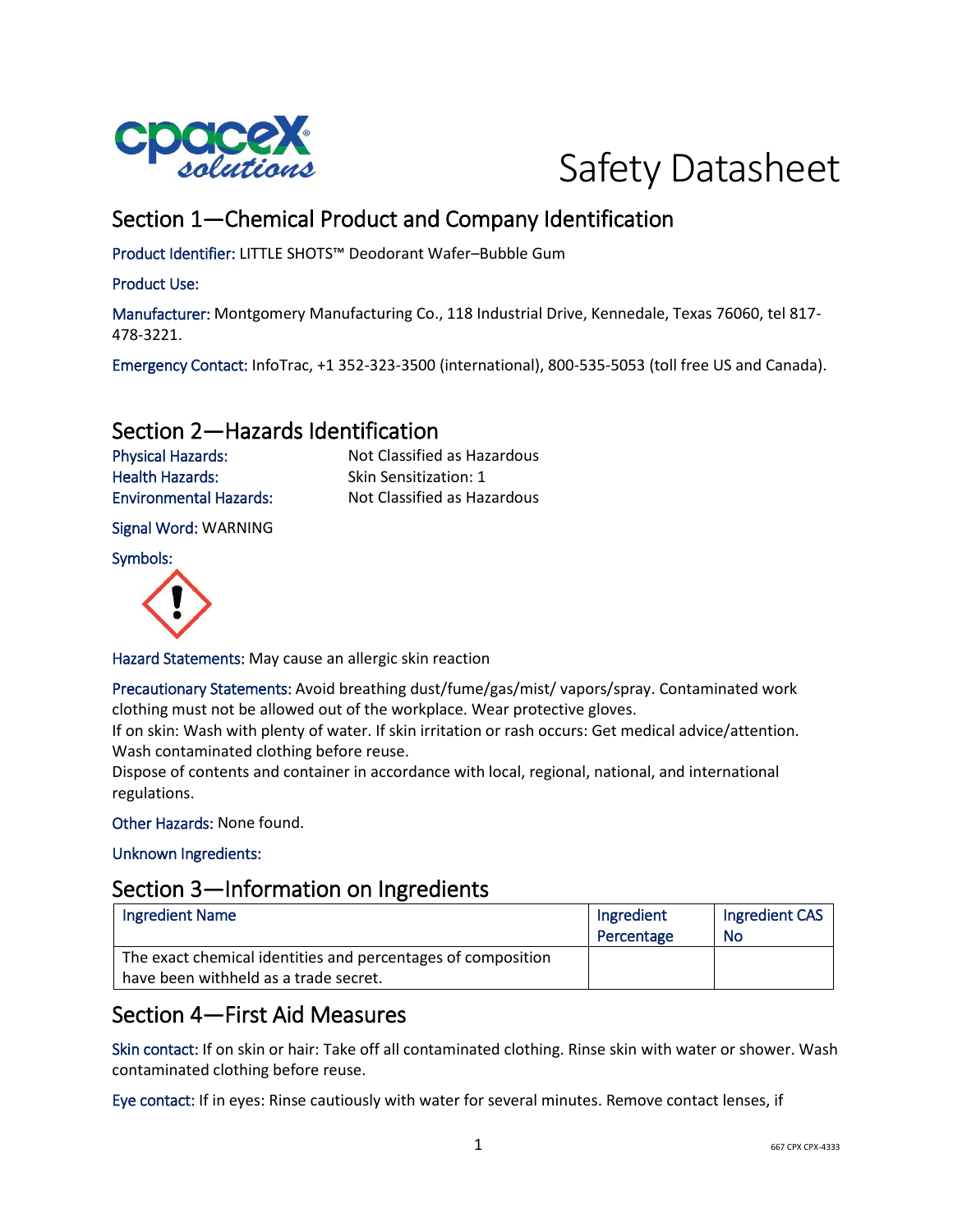present and easy to do. Continue rinsing. If eye irritation occurs, get medical attention.

Ingestion: If swallowed: No need for first aid is anticipated if material is swallowed. If irritation occurs, seek medical attention.

Inhalation: If inhaled: Get to fresh air. If not breathing or if breathing is difficult, provide respiratory assistance and seek medical attention.

#### Most important symptoms/effects, acute and delayed: N/D

Indication of immediate medical attention/special treatment: N/D

## Section 5—Fire-Fighting Measures

Suitable extinguishing media: Use media suitable to surrounding fire.

Specific hazard arising from chemicals: None known

Special equipment and precautions: Fire fighters should wear appropriate protective equipment, including self-contained breathing apparatus and impervious clothing.

## Section 6—Accidental Release Measures

Personal precaution, protective equipment, emergency procedures: Avoid contact with eyes. Do not ingest. Wear Personal Protective Equipment (refer to section 8).

Methods and material for containment and clean up: Avoid release to the environment. Absorb liquid with inert material. Sweep up and place in a container. Material may become slippery. Prevent further leakage or spillage if safe to do so. Avoid discharge into drains, water courses or onto the ground. Inform appropriate managerial or supervisory personnel of all environmental releases.

# Section 7—Handling and Storage

Precautions for safe handling: Wash thoroughly after handling, especially before eating, drinking, smoking or using restroom facilities. Wash goggles and gloves. Launder contaminated clothing. Do not swallow. Do not get in eyes.

Cautions for safe storage: Keep out of reach of children. Keep container closed when not in use.

Incompatibilities: N/D

## Section 8—Exposure controls/personal protection

Exposure Limits: N/D

Specific Engineering: N/D

Individual protective equipment and measures: Respiratory Protection: NIOSH/MSHA approved respirator. Mechanical: Where dusts or mists are generated. Protective Gloves: Rubber or neoprene gloves. Eye protection: Chemical goggles. Other Protective Clothing: Standard work clothing. Wash articles before reuse.

### Section 9—Physical and Chemical Properties

| <b>Physical State: Solid</b> | Flammability (solid, gas): N/D |
|------------------------------|--------------------------------|
| Color: N/D                   | Vapor Pressure (mmHg): N/D     |
| Odor: N/D                    | Vapor Density (air= 1): N/D    |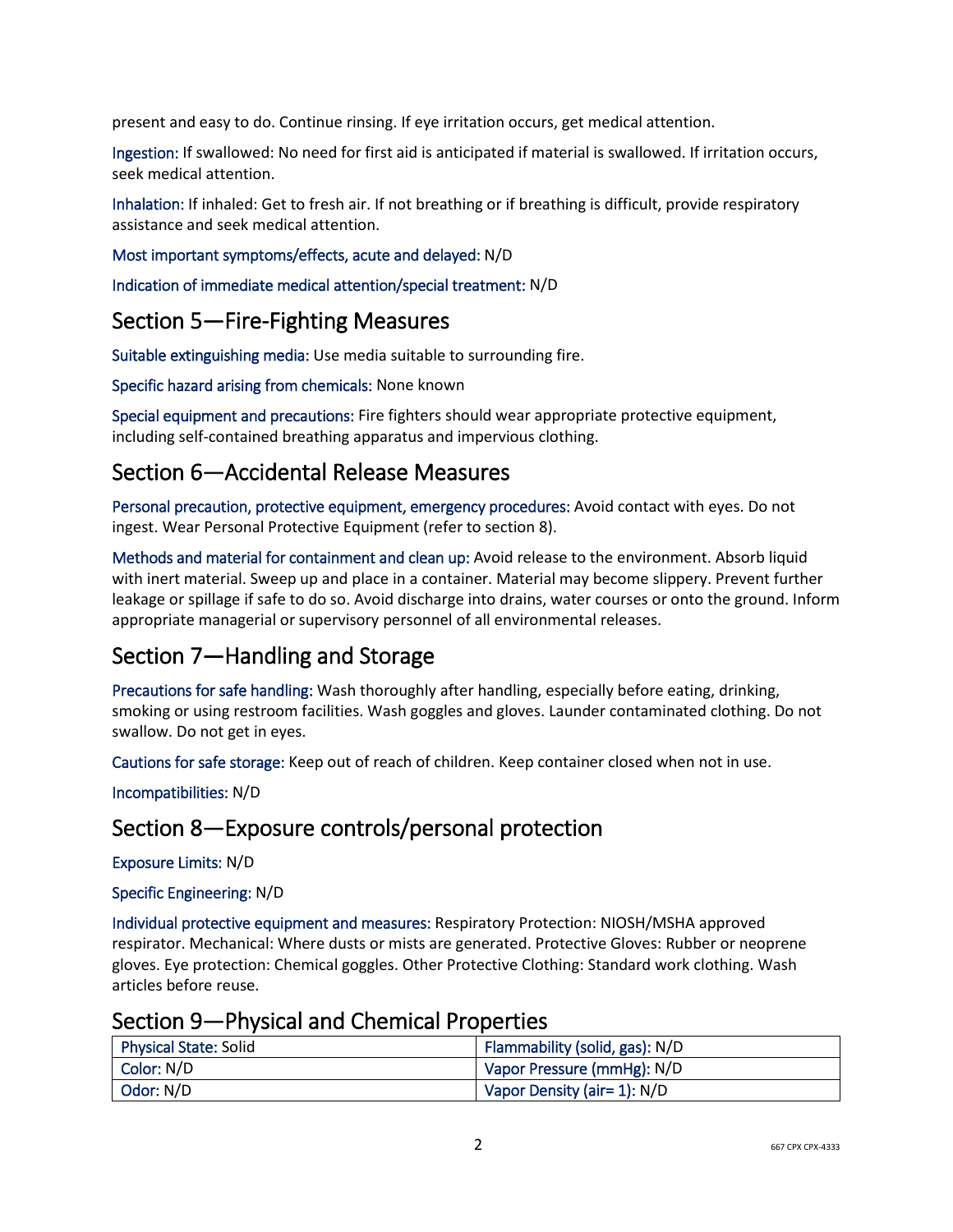| Odor Threshold: N/D                               | Relative Density: N/D          |
|---------------------------------------------------|--------------------------------|
| pH: N/D                                           | Solubilities: In water: N/D    |
| Melting point/freezing Point: N/D                 | Partition Coefficient: N/D     |
| Initial Boiling Point and Boiling Range: N/D      | Auto-Ignition Temperature: N/D |
| Flash Point: N/D                                  | Decomposition Temperature: N/D |
| <b>Evaporation Rate: N/D</b>                      | Viscosity: N/D                 |
| Upper/Lower Flammability or Explosive limits: N/D |                                |

# Section 10—Stability and Reactivity:

| <b>Chemical Stability: Stable</b>            | Condition to Avoid: N/D                      |
|----------------------------------------------|----------------------------------------------|
| Reactivity: No specific reactivity test data | Possibility of Hazardous Reaction: Hazardous |
| available for this mixture.                  | Polymerization: N/D                          |
| Incompatible Materials: N/D                  | <b>Hazardous Decomposition Products:</b>     |
|                                              | N/D                                          |

# Section 11—Toxicological information:

Information on the likely routes of exposure: Skin contact, eye contact, inhalation, ingestion.

| <b>Chemical Name</b>                          | Oral LD50      | Dermal LD50 | <b>Inhalation LD50</b> |
|-----------------------------------------------|----------------|-------------|------------------------|
| Ingredient 1                                  | $>1,200$ mg/kg | N/D         | N/D                    |
| Product as a Whole                            | 51,072 mg/kg   | N/D         | N/D                    |
| The exact chemical identities and percentages |                |             |                        |
| of composition have been withheld as a trade  |                |             |                        |
| secret.                                       |                |             |                        |

Important symptoms: Refer to Section 4—First Aid Measures.

### Effects of Acute Exposure: N/D

### Effects of Chronic Exposure: N/D

Carcinogenicity: IARC, ACGIH, NTP, OSHA: No component of this product present at levels greater than or equal to 0.1% is identified as probable, possible or confirmed human carcinogen by IARC, ACGIH, NTP, OSHA respectively.

### Other Data: N/D

## Section 12—Ecological Information:

| Ecotoxicity: N/D                   |                                |
|------------------------------------|--------------------------------|
| Persistence and degradability: N/D | Bioaccumulative Potential: N/D |
| Mobility in Soil: N/D              | Other Adverse Effects: N/D     |

## Section 13—Disposal Considerations

Waste Treatment Method: Dispose of contents and container in accordance with local, regional, national, international regulations.

## Section 14—Transport Information

| UN number:                  | UN proper shipping name:     |
|-----------------------------|------------------------------|
| Transport hazard class(es): | Packing group if applicable: |